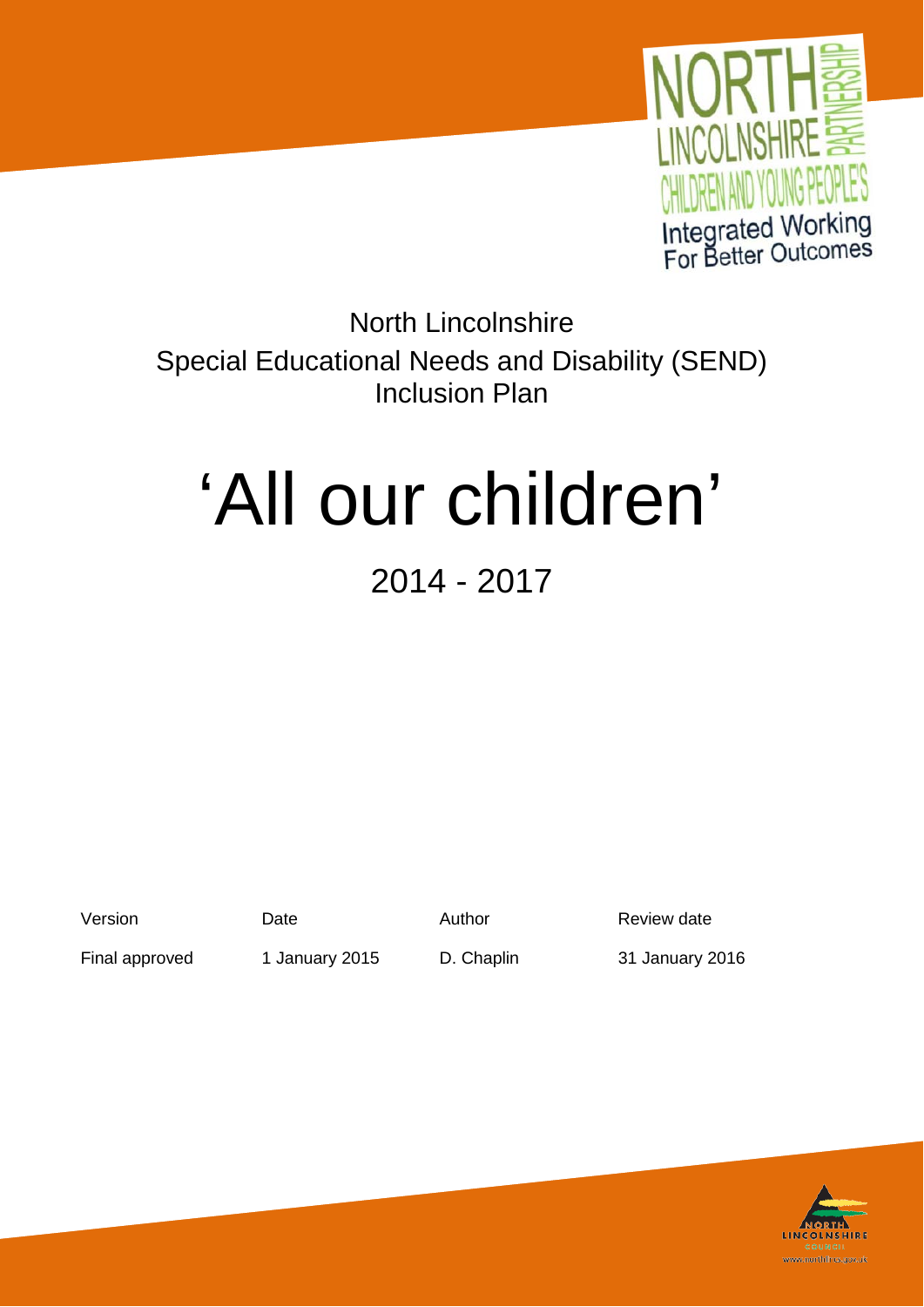## **Introduction**

This document outlines North Lincolnshire's plan for children and young people (aged 0-25) with Special Educational Needs and Disabilities (SEND). This is not a stand-alone document – it is aligned very closely with the vision and priorities for 'all of our children' that are set out in the Children and Young People's Plan 2013-16. However, it is also recognised that the significant reforms introduced by the Children and Families Act 2014 and the accompanying SEND Code of Practice are a tremendous opportunity to build upon the work already in progress to improve our support and aspiration for children and young people with SEND and their families. This plan outlines our approach to these reforms – reforms that essentially emphasise a holistic, integrated and graduated approach to meeting the needs of children and young people with SEND across education, health and care. This document cannot therefore focus solely upon educational raising of standards because for these children and young people all partners have a very important role. Our success will lie in the effectiveness of our partnership with families and between the range of services and agencies that are there to support children, young people and their families.

We are thankful for the input that has already been received to develop this plan from young people with SEND, their parents, families and carers and a range of partners. By further developing these relationships and through joint planning and delivery of services, we are confident that we will improve outcomes for children and young people with SEND.

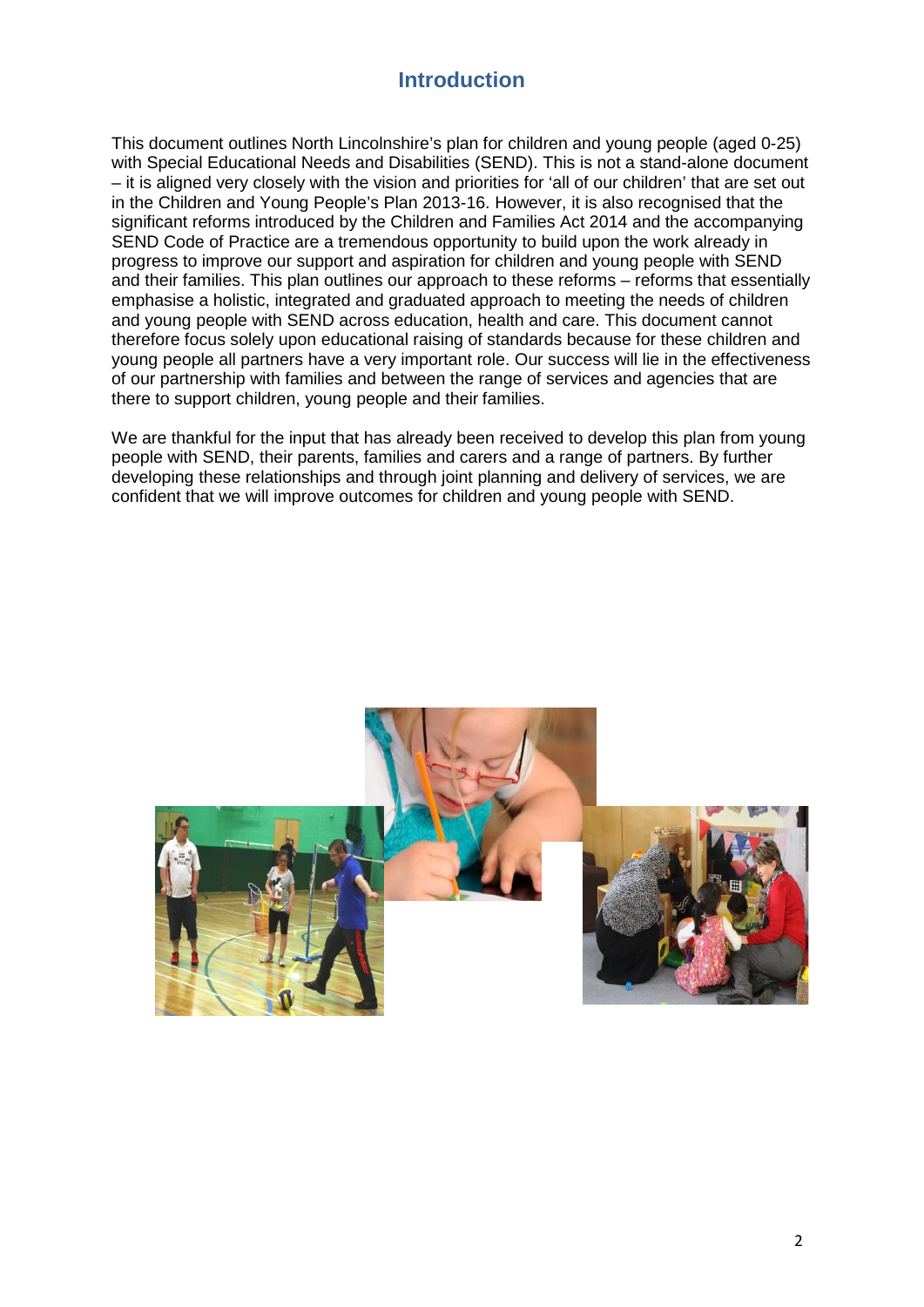## **The overarching aims of the Special Educational Needs and Disability (SEND) Inclusion Plan**

North Lincolnshire Council's Strategic Plan *Aspiring People, Inspiring Places* commits services to:

- **Improving health and well-being**
- **Increasing skills and education outcomes**
- **Increasing prosperity**
- **Protecting the most vulnerable**

Within the People Directorate of the Council, the overarching ambition for children and adults is captured within the vision of:

- **Safe children and vulnerable adults**
- **Supported families and carers**
- **Transformed lives**

As an integrated service for children and young people working with a wide range of partner organisations, this commitment translates into the three specific education aims of:

- **Raising achievement**
- **Championing Inclusion**
- **Supporting regeneration**

These broad strategic aims apply to 'All our children' including our most vulnerable. It is recognised that every child and young person is unique and that some children and young people do require additional help and support in order to achieve their individual potential and to realise their goals and aspirations. This specific plan focuses upon children and young people who have special educational needs and / or who are disabled (SEND – Appendix A for definition).

Through discussions with families and partner organisations three priority areas for further development have been identified. These priority areas are connected very strongly to the broader strategic aims outlined above and they also take into account the significant SEND reforms being implemented from September 2014 (Children and Families Act / SEND Code of Practice). These priority areas are:

- **Right service, right time, right place**
- **Achievement for all**
- **Child and family first**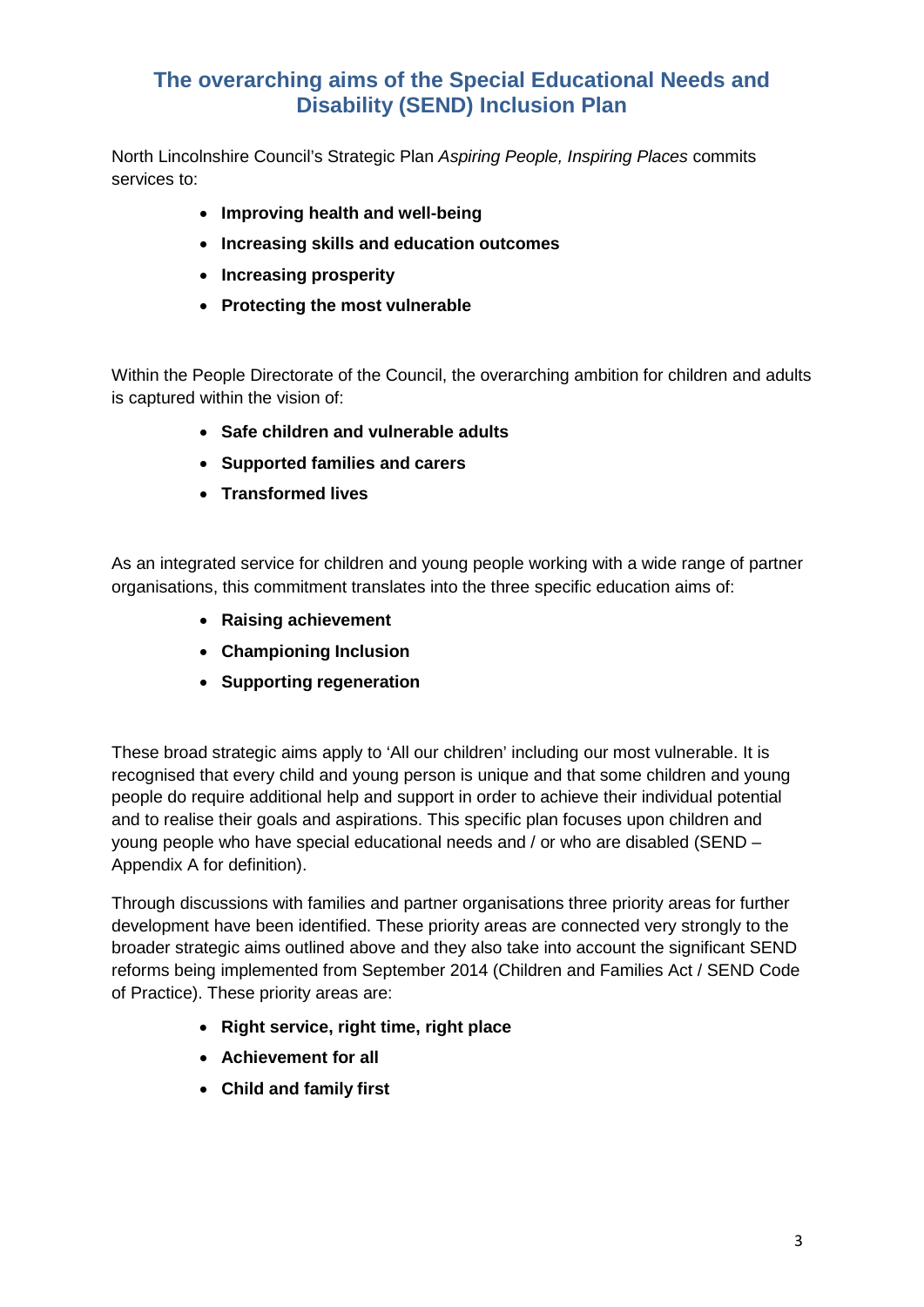## **The role of the Local Authority**

The Local Authority retains a range of statutory duties related to delivering improved outcomes for children and young people with SEND. These are integral to the Council's strong commitment to learning, development and safeguarding. In summary, the role of the Local Authority is to act as a:

#### **Strategic commissioner**

- **understanding the needs of our population and our communities**
- setting the local priorities
- **•** providing strategic direction and leadership
- ensuring sufficiency of places that meets the needs, aspirations and potential of all children and young people, including those with SEND
- ensuring area wide standards and educational excellence
- $\blacksquare$  jointly commissioning services with partners to meet local need

#### **Champion for the disadvantaged child**

- ensuring all children are known and are kept safe
- as Corporate Parents, demanding high quality outcomes for our looked after children
- providing direct services for some vulnerable children and young people
- ensuring fair access to education, and intervening when required

#### **Systems shaper**

- **setting national policy in the local context (e.g. Children and Families Act / Care Bill)**
- convenor of partnerships ensuring family input and influence
- liaising with and influencing the agencies of national government
- **enabling structural reform**<br>**e** ensuring area wide account
- ensuring area wide accountability
- capacity building

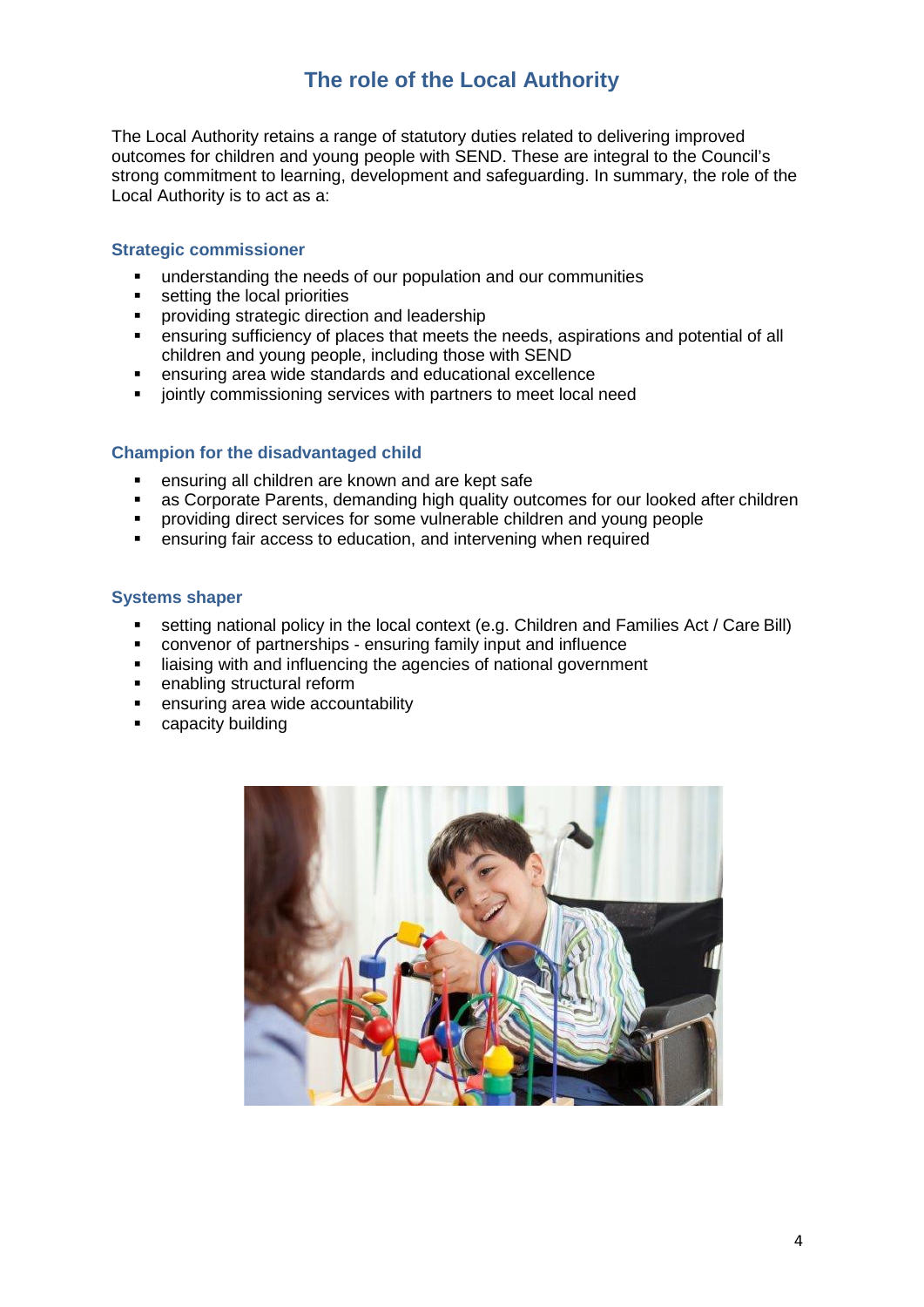### **The Disabled Children and Young People's Partnership and the Education Inclusion Partnership – driving change.**

The Disabled Children and Young People's Partnership is a multi-agency partnership group that is specifically overseeing the priorities relevant to the implementation of the Children and Families Act SEND Clauses and the SEND Code of Practice 2014. This also includes representatives from across education, health and care. There is also key representation from the North Lincolnshire Parents' Involvement and Participation Group (PIP). Under the oversight of the Disabled Children and Young People's Partnership various task groups have been established to further the aims and priorities in this plan. Awareness raising events have taken place with SENCOs, Head Teachers, Governors, Services and the Parents' Forum (PIP) and parents have attended national conferences with professionals to inform and develop the Children and Families Act work. The Disabled Children and Young People's Partnership provides an additional means by which the Council and its partners can affirm their commitment to the Disabled Children's Charter.

The Education Inclusion Partnership (EIP) is a multi-disciplinary partnership group that includes representatives from across the range of educational settings – mainstream and specialist educational provision as well as pre and post-16. This particular partnership group will focus upon the key areas of championing inclusion for the most vulnerable (including those children and young people with SEND), improving attainment and achievement for all and ensuring quality and sufficiency of education provision for all of our children and young people with SEND (including specialist provision where assessment identifies a specialist need). A key principle will be that children and young people are educated as close to home as possible - although meeting assessed need in the most appropriate way will always be a key priority.

Both partnerships inform the Children and Young People's Partnership which is a stakeholder group for agencies with a duty to improve outcomes for the children and young people of North Lincolnshire. Partnership links are summarised below:

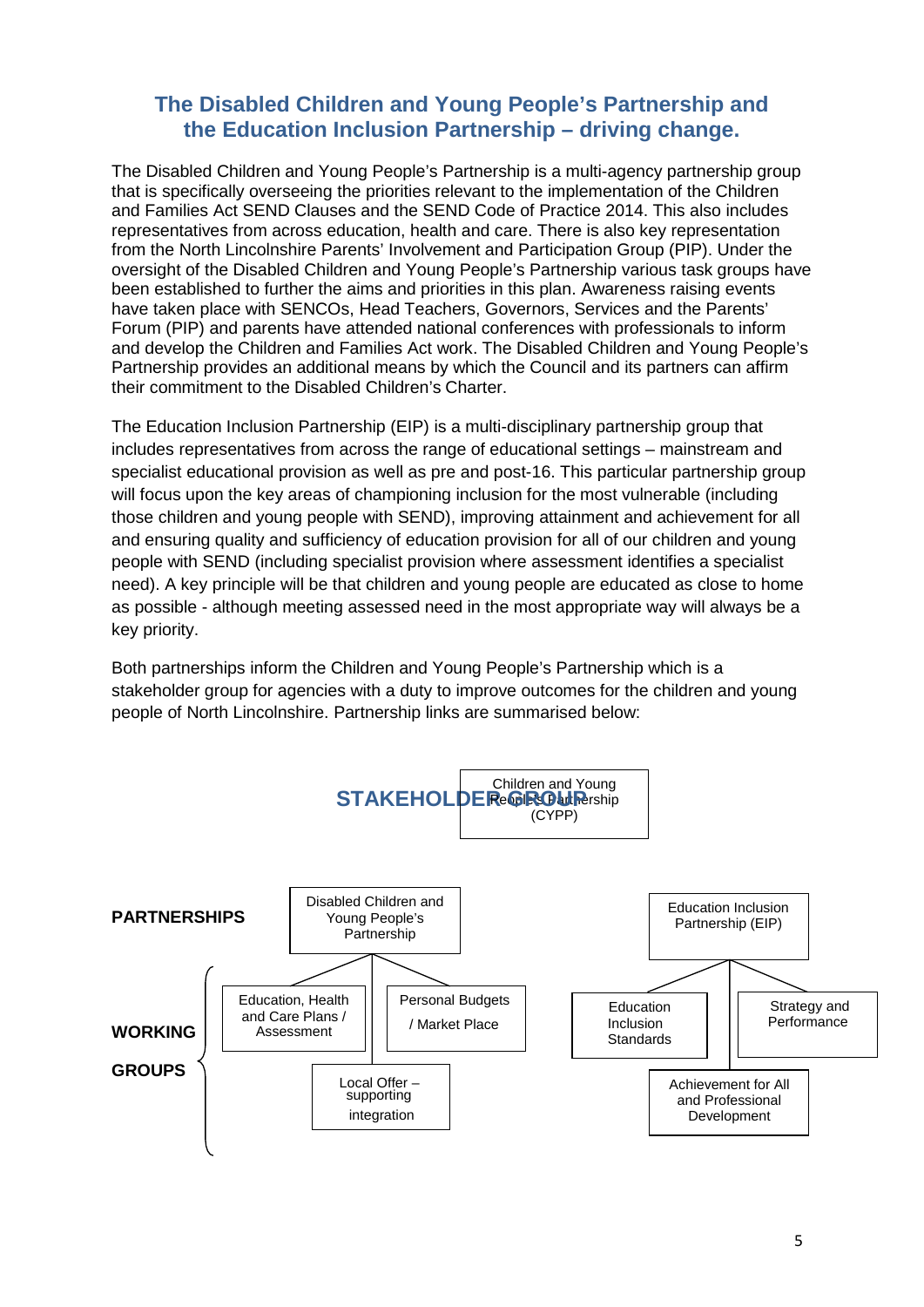## **What will success look like?**

## **By 2017:**

## **Right service, right time, right place**

- The SEND 'Local Offer' will be well-embedded and accessible but with continued opportunities for shaping and development at all levels.
- There will be an increase in the number of Early Help Assessments and take-up of Early Support for SEND children, young people and their families – ensuring early intervention, safety and appropriate access to services and provision through a graduated approach.
- The range of support and short break services provided to families will meet their children's needs at an early stage reducing the need for higher level intervention. The Short Breaks Information Duty Statement will be regularly reviewed to reflect any changes in needs or requirements.
- Where specialist or bespoke provision is required there will be a mixed economyof quality providers – ensuring that all SEND unmet needs are supported.
- 0-25 integrated SEND service delivery will be in place to ensure that children and young people with the most complex needs experience improved outcomes and are well prepared for adult life – including their employment / career life.
- Support for SEND children and young people who experience complex and challenging behaviours will be improved to minimise impact and to enable families to be together.
- Person / family-centred focussed Education, Health and Care (EHC) Plans will be wellestablished for those children and young people with the most complex needs. These EHC Plans will be strengths-based, outcome focussed and incorporate education, health and care needs.
- A co-ordinated and integrated training and development offer will enhance the confidence and competence of the workforce to meet the needs of SEND children and young people – across all settings and providers and including the voluntary and community sector.
- There will be increased opportunities for joint commissioning of services / provision across education, health and care (Integrated Commissioning Partnership) with robust contracting and monitoring arrangements to ensure quality and achievement of outcomes for families. Commissioning and contracting arrangements will be informed by effective data, needs analysis and feedback from children, young people and their parents or carers.
- All developments will continue to be underpinned by stringent safeguarding procedures and monitoring arrangements.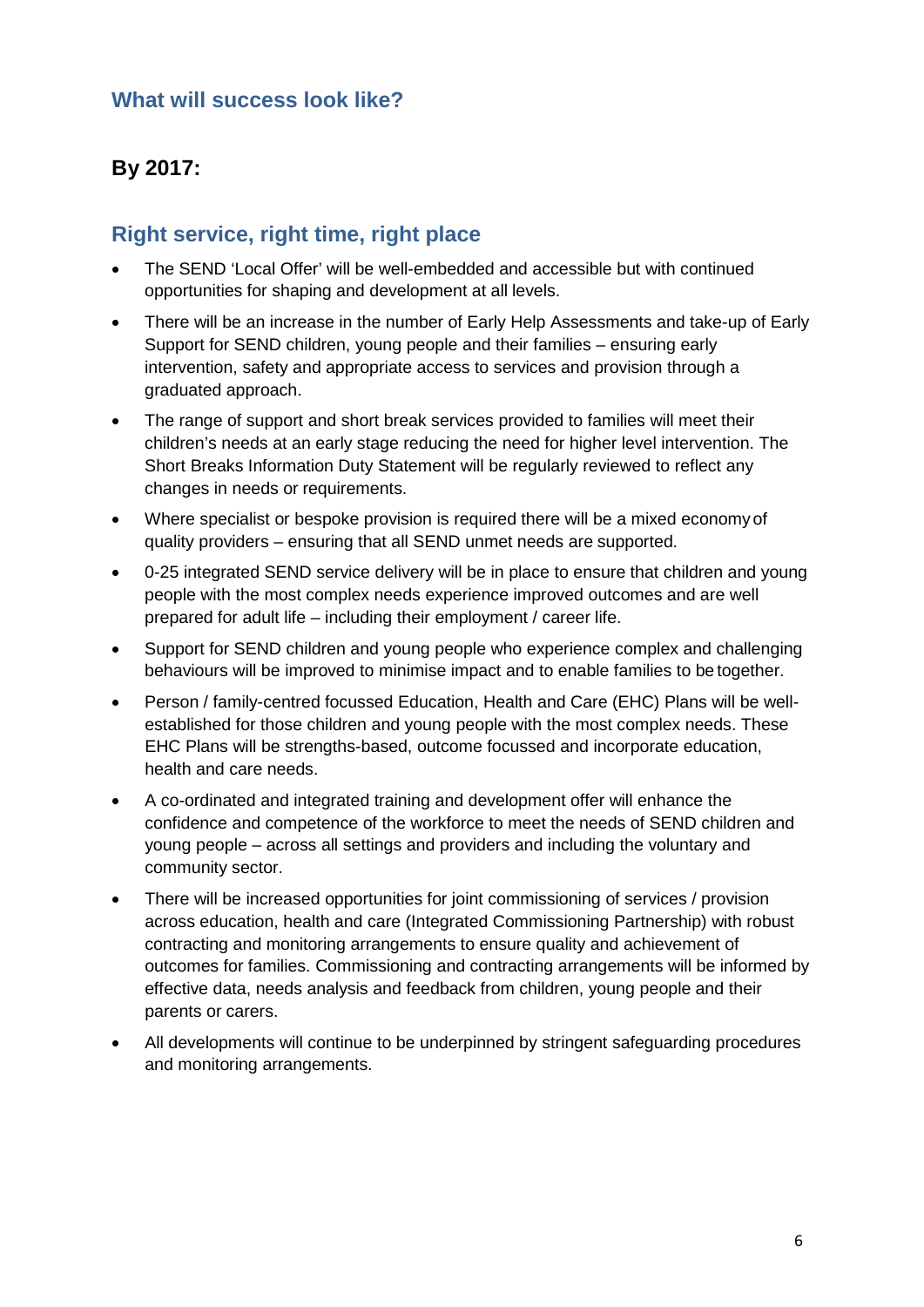## **Achievement for all**

- The vast majority of SEND children and young people will have their needs met in mainstream school and college provision within North Lincolnshire.
- The sufficiency and quality of specialist education provision in North Lincolnshire will be developed supporting a further reduction in the need for out of area non-maintained and independent special school placements from 37 in 2014 to less than 30 in 2017. (NB. The number of out of area placements in 2008 was 58).



- The sufficiency and quality of mainstream and specialist post-16 and post-19 education provision in North Lincolnshire will be developed – supporting a reduction in the need for out of area specialist college placements from 17 in 2014 to less than 10 in 2017.
- Overall progress rates for children and young people with SEND will be above the national average and statistical neighbours.
- The achievement gap at Key Stage 2 and Key Stage 4 for children and young people with SEND will be less than the national gap and those of statistical neighbours.
- The percentage of North Lincolnshire Special Schools (including independent sector) judged good or better in Ofsted inspections will improve from 75% to 100% (NB. Two maintained and two independent provisions).
- The percentage of SEND children and young people attending mainstream schools judged good or better in Ofsted inspections will improve to above national average by 2017 ensuring that more children and young people with SEND are well taught and make good progress.
- There will be improved attendance and reduced persistent absence rates for those with SEND in primary and secondary schools from 6.3% in 2014.
- There will be an increase in the percentage of young people with SEND aged 16-19 engaged in learning or training and there will be robust monitoring arrangements in place to ensure quality and progression - informing future commissioning requirements.
- Points of transfer between key phases and schools will be well-planned and provide for both continuity and an increased level of learning challenge.
- There will be increased support and challenge to education providers supporting and embedding an inclusive 'can do' culture for all our children and young people. This will be evidenced through reduced rates of Fixed Term Exclusion (FTE) for children and young people with SEND (5.49% in 2013/14) and continued low rates of Permanent Exclusion (PE).
- The monitoring and support arrangements for children and young people with complex health needs, medical conditions and emotional well-being needs will be enhanced to ensure that all have opportunity to achieve their potential.
- The impact of bullying in relation to all our children and young people (including those with SEND) will be reduced through enhanced support and challenge.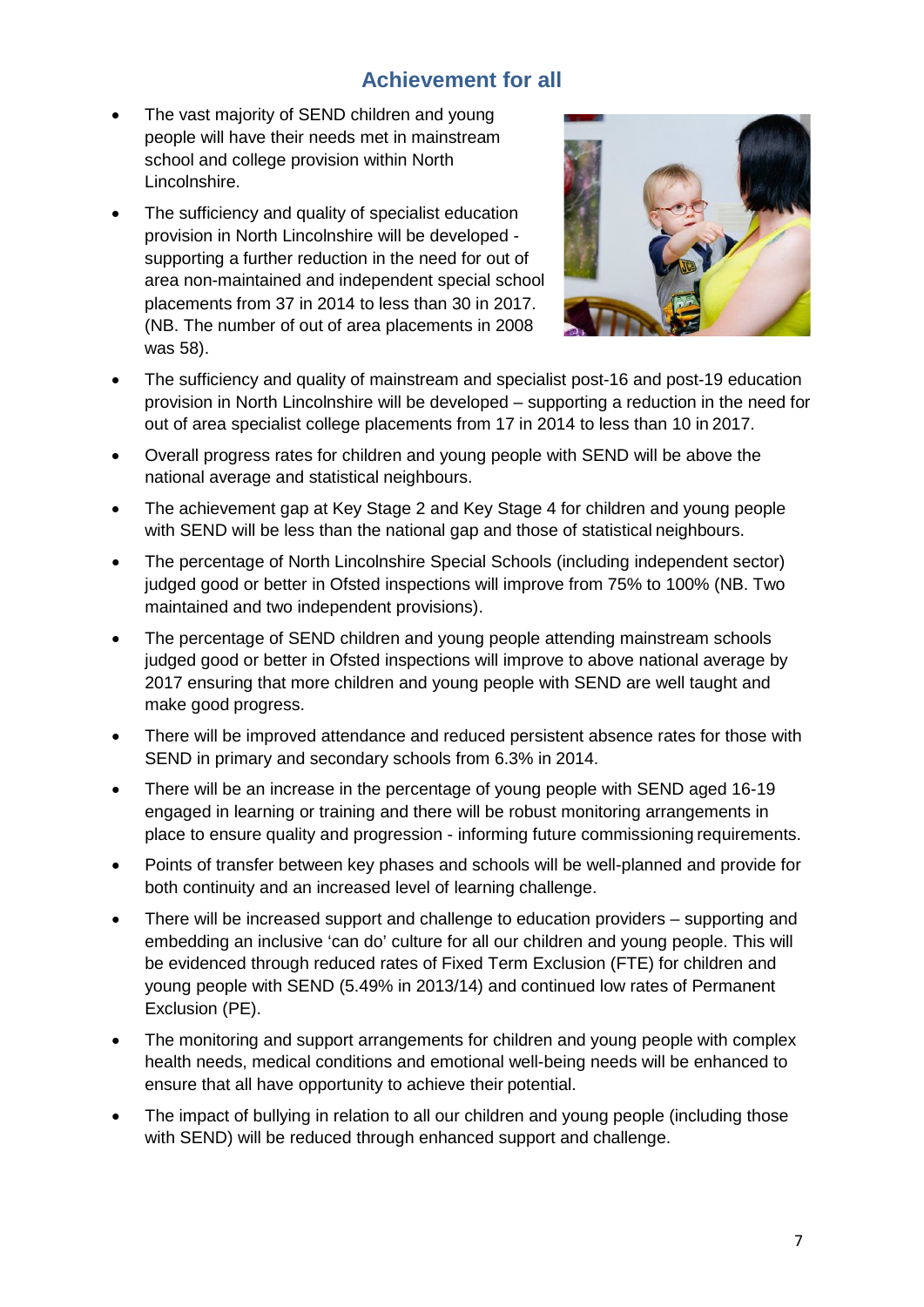## **Child and family first**

- SEND children and young people and their families will have an active role in determining and implementing any plan (Early Help / EHC Plan) through person-centred strengths-based approaches and outcome-focussed planning.
- There will be improvements in the quality and range of information available to SEND children and young people and their families to enable them to make informed choices (including access to independent advocacy support).
- A 0-25 assessment and planning process for children and young people with SEND leading to a single Education, Health and Care (EHC) Plan will be increasingly wellestablished as the 'transitional plan' arrangements near a close (Statements to EHC Plans). Transitional Plan in place for 2014-18.
- Education, health and care services will be delivered in an increasingly integrated way so that the experience of families accessing services is positive and children and young people's safety, well-being and health outcomes are well promoted alongside their educational progress and achievement.
- There will be greater choice in the market place and increased control through the offer of Direct Payments or Personal Budgets for children, young people and their parents or carers (as part of an EHC Plan).
- There will be more opportunities for feedback and consultation to inform provision and service development – at the point of access and in relation to integrated strategic commissioning across partner organisations (including education, health and care).
- 'Nothing for us, without us'. A wider group of families, in partnership with the Parents' Involvement and Participation Group (PIP), will be engaged in shaping and developing services.
- The introduction of Independent Parental Supporters will complement existing Parent Partnership and Mediation Services to ensure that formal appeals and disputes remain very low  $(2013 - 14 = 0)$ .
- Outcomes will focus upon short, medium and long-term goals, including preparation for adult life – education, employment, training, healthy relationships and independent life / living.
- In conjunction with partners, including Strategic Housing, further opportunities for supported living and housing will continue to be developed so that young adults and adults with more complex needs will have opportunities to live independently.

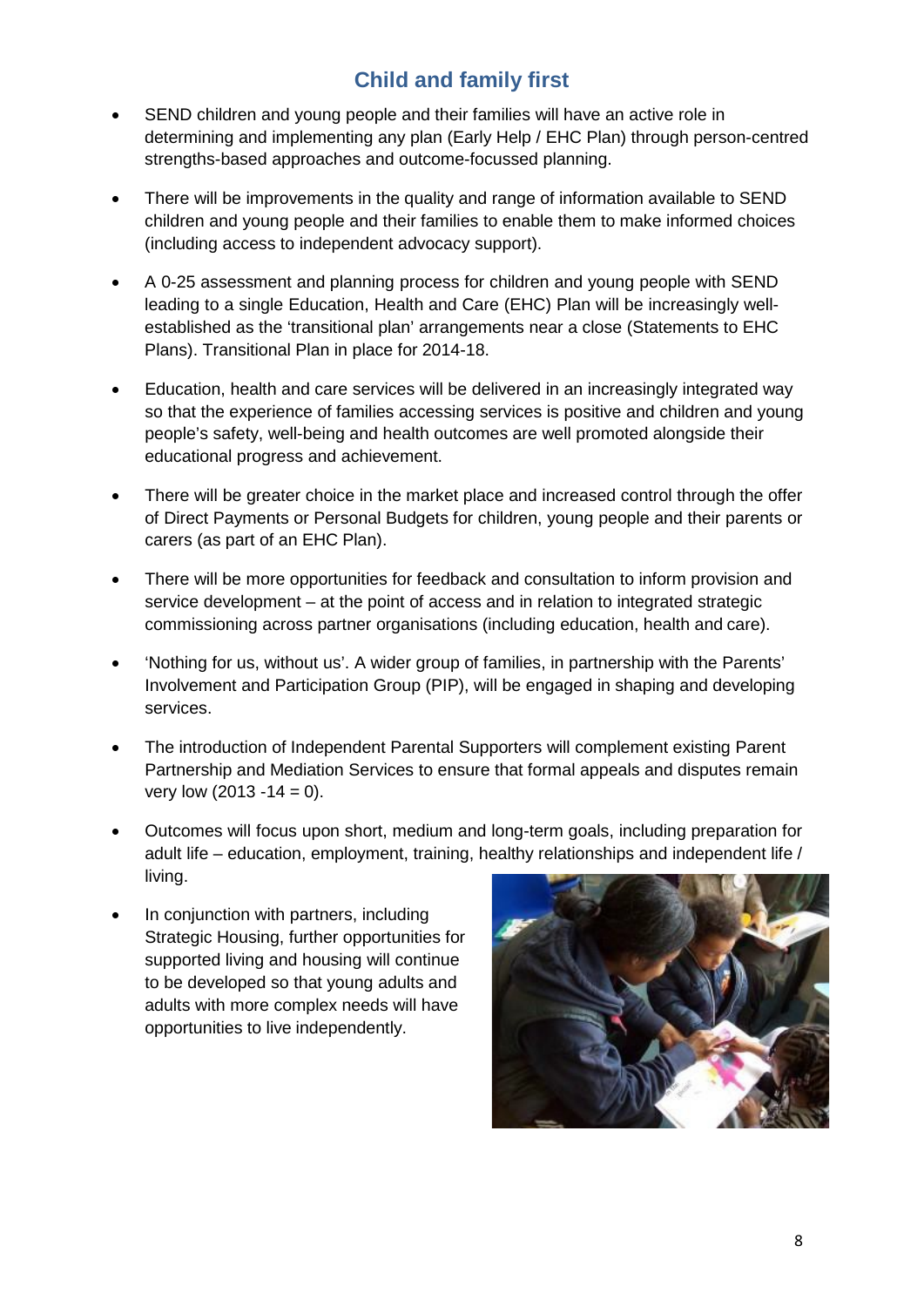## **Driving forward – how we get to where we need to be**

We will focus our efforts upon three main driving forces:

- **Timely identification and high quality integrated support (0-25).**
- **High quality inclusive provision for children and young people with SEND.**
- **Enabling children, young people and families to be the centre of support.**

#### **Timely identification and high quality integrated support (0-25)**

All partners within North Lincolnshire have agreed a Single Organisational Model approach to defining and co-ordinating services and provision. This is a three tiered or 'graduated approach' model whereby services and provision can be defined as either:

**'Universal'** - where there is an entitlement and access for everyone (e.g. schools, Children's Centres, leisure facilities, etc);

**'Targeted'** – where there is a need for some additional support or sign-posting or Early Help in order to support full access to universal provision and the successful achievement of identified goals and outcomes;

**'Specialist'** – where assessment has identified a need for more specialist support or service (such as will be the case with a child or young person who has more complex needs and requires an EHC Plan)

The SEND Code of Practice 2014 also describes a graduated approach to meeting the needs of children and young people with SEND and requires Local Authorities to publish a Local Offer describing services and provision to support a range of  $SEND 0 - 25$  across education, health and care. The early identification of need and the assessment framework dovetail well into this tiered or 'graduated approach' to organising and defining service and education provision. Effective assessment following early identification is the first step in reducing the need for more costly and potentially less successful provision later on. For this reason we aim to work with all education providers and services to ensure that there is more effective identification of children and young people with SEND – through initial educational assessment and also through 'Early Help' where there are potentially wider issues or support needs impacting upon a child's or young person's progress. We also aim to increase the take-up and effectiveness of the Early Support Programme in relation to disabled children, young people and their families. In order to achieve this we will:

• Provide parents, families and carers and service / education providers with information, advice and guidance to support assessment, referral and early intervention (including Early Help and Early Support) as part of the Local Offer. This will include the sharing and dissemination of best evidenced-based practice.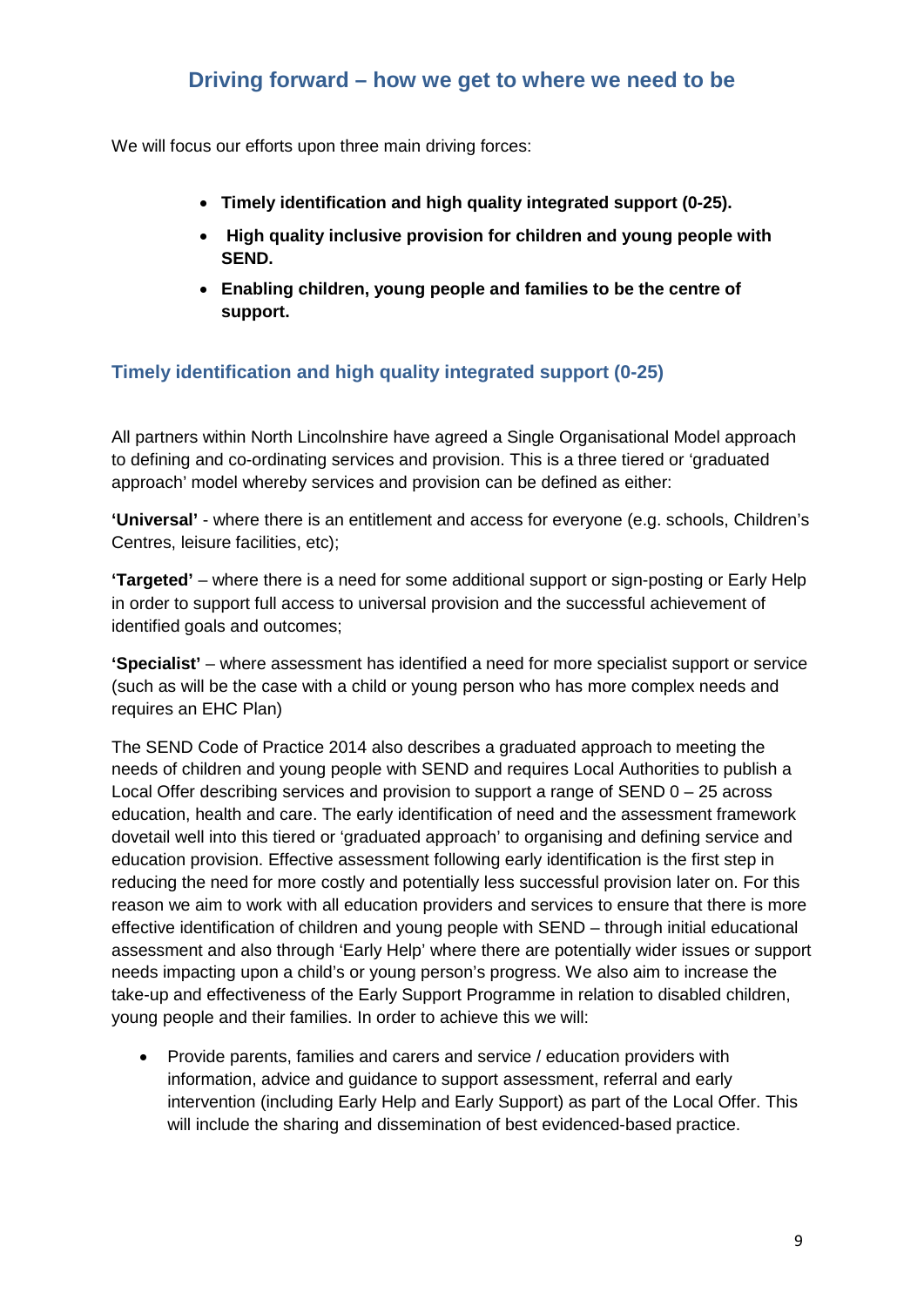- Ensure schools, providers and services provide early, accurate and timely assessment for children with SEND, through well-trained staff, and where appropriate before children reach school – reducing delays between referral and action.
- Ensure that assessment processes and services are user friendly, easily accessible (online where appropriate), well communicated and that they meet legislative requirements. These must be person / family centred, holistic and outcome focussed.
- Ensure the regular review of statutory assessment processes especially when circumstances or legislation change.
- Review and develop decision-making processes in relation to statutory assessment and resource allocation based on clear and consistent criteria, efficient referral mechanisms and pathways (e.g. SEND Advisory Panel - SENDAP development to include education, health and care).
- Enhance performance, monitoring and quality audit arrangements to evidence that identification, assessments and interventions are being made in a timely, effective and efficient manner which maximises outcomes for children and young people.
- Introduce feedback mechanisms at all levels in relation to the SEND Local Offer to ensure that children, young people and parents / carers feel that they have the right information, advice and guidance in relation to identification, assessment and support.
- Provide appropriate integrated training to schools, settings and services in relation to the identification, assessment and monitoring of children and young people with SEND, including strategies and interventions to ensure improved outcomes.
- Ensure that school and setting Governors are equipped with the appropriate level of information and knowledge in order to provide effective leadership and challenge in the context of supporting children and young people with SEND and, in particular, the effective use of available resources (e.g. Pupil Premium and SEND resources).
- Support education and service providers to enhance the strong partnership arrangements that already exist in order to maximise opportunities for early identification and support.
- Ensure that young people and families are involved in co-production of information materials to ensure accessibility and usefulness.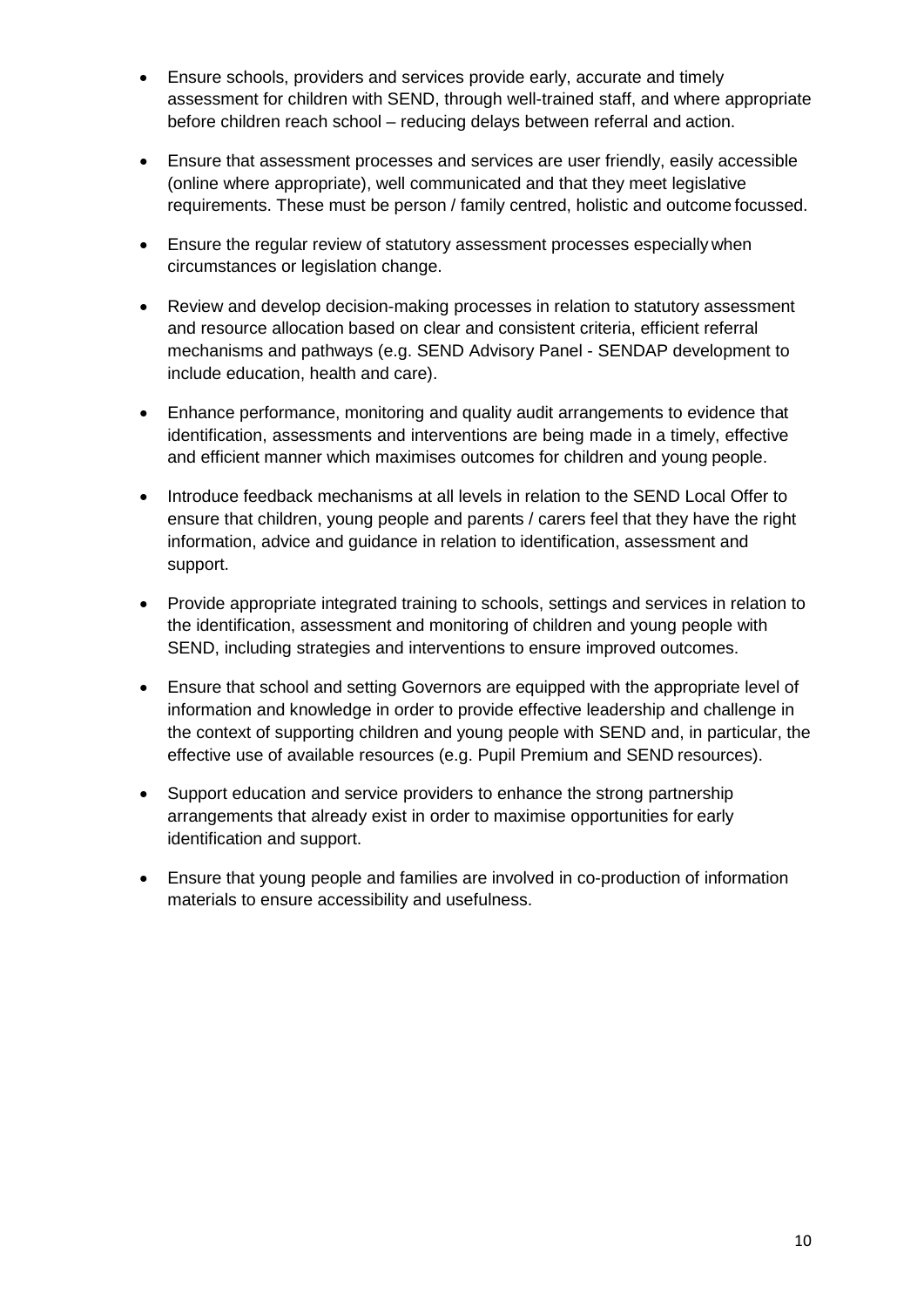## **High quality inclusive provision for children and young people with SEND**

Where schools, providers and services provide good or outstanding provision children and young people with SEND can be supported to achieve their ambitions and make good progress. National and local data clearly shows that a significant number of children and young people with SEND do not make good progress; reach their potential or are not wellprepared for the next stages of their lives. High quality inclusive education and service provision is therefore essential to ensuring that educational and life outcomes are achieved and that children and young people are confident and ready to take their next steps. In order to achieve this we will:

- Provide a more rapid and decisive response to school improvement concerns – including in relation to vulnerable children and young people and inclusion.
- Develop a clear action plan that will reduce the educational inequalities in outcomes for children and young people with SEND (such as the piloting and rolling-out the Achievement for All Programme).



- Continue to work closely with the specialist SEND sector and networks to strengthen their leading role in developing school to school SEND improvement mechanisms.
- Support schools and education providers to develop the way in which they contribute and enhance the North Lincolnshire Local Offer through developing an effective range of in-class and additional interventions to support SEND children and young people.
- Support schools, providers and services to achieve excellent partnerships with a wide range of schools, services and agencies in order to drive up the quality of the Local Offer for children and young people with SEND – in partnership with families.
- Focus upon improving the way in which schools use the resources available to them - maximising the positive impact of SEND funding and Pupil Premium upon pupil attainment and achievement.
- Work collaboratively with health, early years' providers and other partners including families to provide or jointly commission a continuum of provision for SEND.
- Consider the sufficiency and quality of provision available and consider the potential delivery options (e.g. 0-25).
- Improve population and data analysis to ensure sufficient special school places are available to meet current and predicted future needs.
- Ensure quality and accountable commissioned services through good contract management and regular review and evaluation to facilitate evidenced-based interventions (e.g. short breaks, 1:1 support).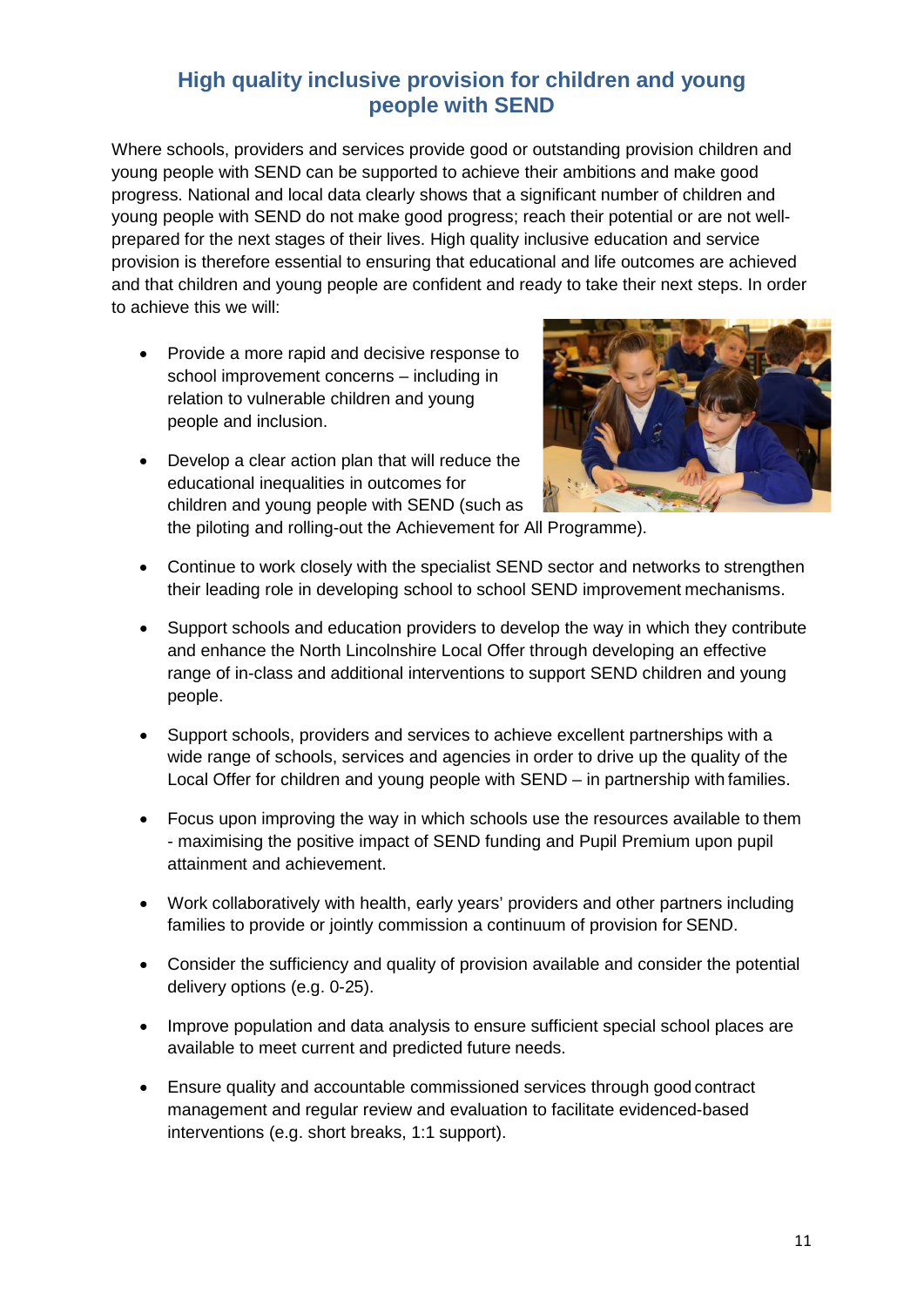- Undertake a full review of specialist education provision including how this relates to the mainstream education offer and also the need for some out of authority educational placements for children and young people with complex needs.
- Commission a range of specialist provision, as appropriate, for those aged 0-25 years with complex or high-level low-incidence needs.
- Establish additional enhanced provision and outreach support for pupils of mainstream ability with low incidence high level needs.
- Ensure that universal and targeted services are confident and competent to support and intervene early.
- Continue to develop opportunities for supported living and housing so that young adults and adults with more complex needs will have opportunities to live independently.
- Ensure that schools and settings are meeting the needs of children and young people with health and medical conditions (with or without SEND).

## **Enabling children, young people and families to be the centre of support**

'Nothing for us without us' – this applies at all levels. It applies in relation to individual identification, assessment, planning and review and it also applies in relation to the development of services and provision for families. Parents and carers are the experts in relation to their child or young person and, indeed, children and young people also have a lot to say about themselves and the services or provision they access. This is valuable and needs to be harnessed more consistently so that what is developed for the future really will enable and make a difference to children and young people with SEND and their families. We recognise that there is still some way to go on this. In order to develop this further we will:

- Promote independence, rights, choice and inclusion for all children and young people with SEND through person-centred planning and approaches.
- Ensure that Early Help, Early Support and EHC Plans are person / family-centred in approach and all families and professionals will have appropriate access to information and training to ensure that children, young people and their families do



remain at the centre of planning and review.

• Further engage and involve a range of partners, young people and their families in the co-production of information resources and appropriate plans to support development of the Local Offer. This will include at school,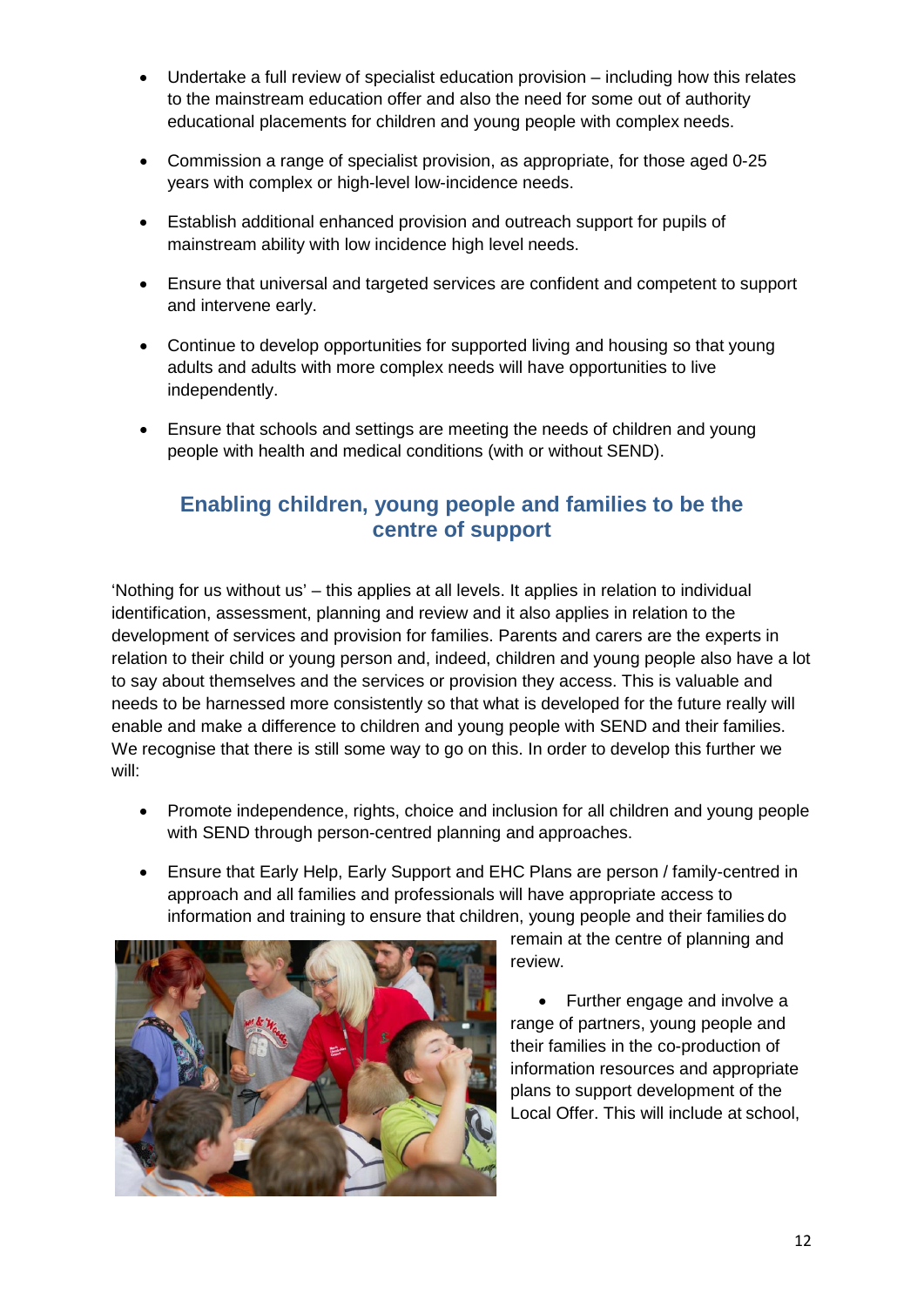team and service level and across partners.

- Work in partnership with the Parents' Involvement and Participation Group (PIP) to develop the 'reach' of feedback and consultation of families.
- Ensure that children and young people with SEND and their families have access to Independent Parental Supporters, Mediation / Advocacy Services and Parent Partnership advice and support (including the new appeal rights for young people).
- Work in partnership to ensure that complaints and dispute resolution policies and procedures are accessible and appropriate.
- Continue to meet the commitments signed-up to as part of the Disabled Children's Charter.
- Develop direct feedback mechanisms via the Local Offer website and other media.
- Develop a SEND survey so that a wider group of families can have opportunity to feedback.
- Build upon the 'Opening Doors' quality mark work that young people with SEND have developed to assess accessibility and quality of service and provision.
- Revisit the way in which the Disabled Children and Young People's Family voluntary register is organised and used to support the development of services and provision.
- Commission a family advice and support project for the longer term involving families and key partners (e.g. health).

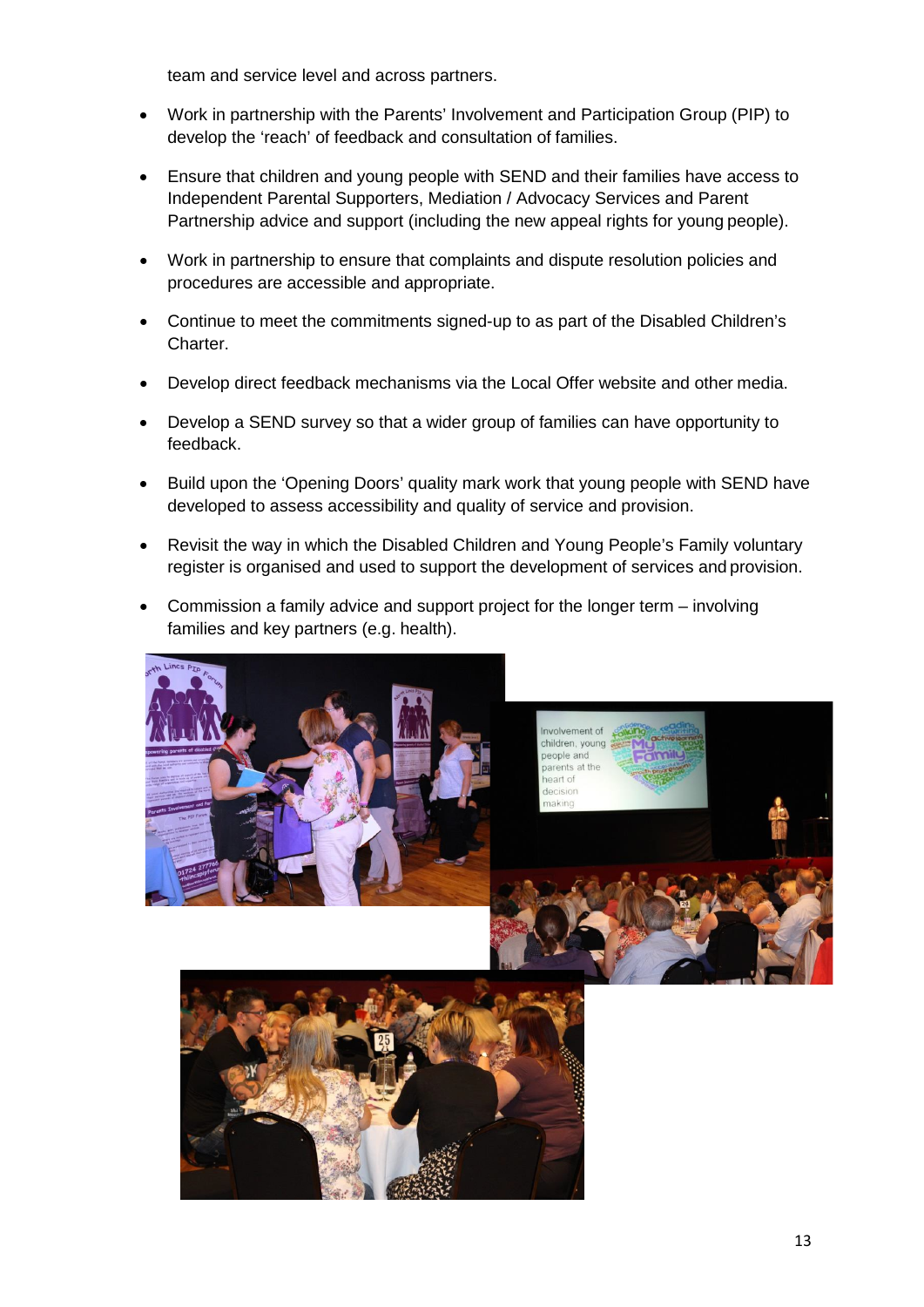## **Appendix A Definition of special educational needs and disability (SEND)**

Children and young people have a special educational need if they have a learning difficulty which calls for special educational provision to be made for them. Children and young people have a learning difficulty if they:

- a) Have a significantly greater difficulty in learning from the majority of children and young people of the same age; or
- b) Have a disability which prevents or hinders them from making use of educational facilities of any kind generally provided for children or young people of the same age in schools provided for children or young people of the same age in schools within the area of the Local Authority;
- c) Are under compulsory school age and fall within the definition at a) or b) above or would so do if special educational provision were not made for them.

The Equality Act 2010 states a person has a disability if  $-$ 

- a) They have a physical or mental impairment and
- b) The impairment has a substantial and long term adverse effect on their ability to carry out normal day-to-day activities.

The Government guidance states that the term substantial means more than minor or trivial.

The term physical and mental impairment implies that a disability can arise from a wide range of impairments such as:

- Long term medical conditions such as asthma and diabetes
- Fluctuating or progressive conditions such as rheumatoid arthritis or motor neurone disease
- Mental health conditions such as bipolar disorder or depression
- Learning difficulties such as dyslexia
- Learning disabilities such as Down's syndrome and autism spectrum conditions
- Cancer
- Multiple sclerosis
- People with severe disfigurement will be protected as disabled without needing to show that it has a substantial adverse effect in day to day activities.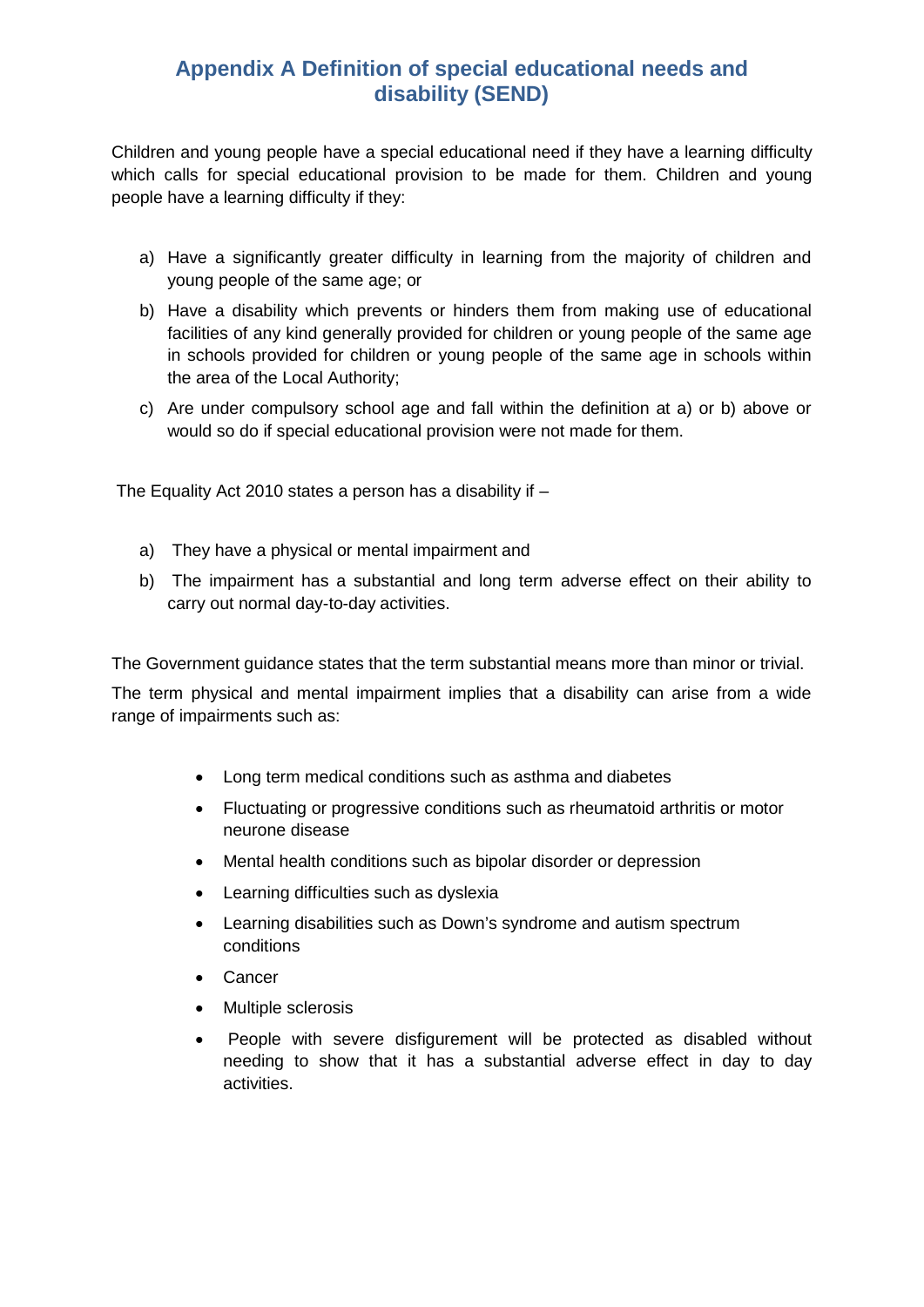## **Appendix B Overview of activity for September 2014 to September 2017**

We will focus our efforts on three main driving forces:

- **Timely identification and high quality integrated support (0-25)**
- **High quality inclusive provision for children and young people with SEND**
- **Enabling children, young people and families to be the centre of support**

| <b>Timely identification and high quality integrated</b><br><b>support (0-25)</b>                                                                                                                                                                           |                                |                             |
|-------------------------------------------------------------------------------------------------------------------------------------------------------------------------------------------------------------------------------------------------------------|--------------------------------|-----------------------------|
| <b>ACTIONS:</b>                                                                                                                                                                                                                                             | <b>LA/Partnersh</b><br>ip Lead | <b>Time</b><br><b>Frame</b> |
| Publish a Local Offer that includes information about the range<br>of SEND support and provision $0 - 25$ – including identification,<br>assessment, Early Help and Early Support and outcome<br>focussed planning.                                         | DC<br>Partners                 | Sept 2014                   |
| Ensure schools, providers and services provide early, accurate<br>and timely assessment for children with SEND, through well-<br>trained staff, and where appropriate before children reach school.                                                         | SS<br>JFr                      | Feb 2015                    |
| Ensure that assessment processes and services are user friendly,<br>easily accessible (online where appropriate), well communicated<br>and that they meet legislative requirements (e.g. EHC Plans).                                                        | DC<br><b>JFr Partners</b>      | Dec 2014                    |
| Ensure the regular review of statutory assessment<br>processes especially when circumstances or legislation<br>change.                                                                                                                                      | JFr                            | March 2015                  |
| Review and develop decision-making processes in relation to<br>statutory assessment and resource allocation (e.g. SEND Advisory<br>Panel - SENDAP development to include education, health and<br>care).                                                    | JFr AMB<br>HD / PD             | Sept 2014                   |
| Enhance performance, monitoring and quality audit arrangements to<br>evidence that identification, assessments and interventions are being<br>made in a timely, effective and efficient manner which maximises<br>outcomes for children and young people.   | DC<br>JFr SS                   | Jan 2015                    |
| Introduce feedback mechanisms at all levels in relation to the SEND<br>Local Offer.                                                                                                                                                                         | DC<br>SC                       | Jan 2015                    |
| Provide appropriate integrated training to schools, settings and<br>services in relation to the identification, assessment and monitoring<br>of children and young people with SEND, including strategies and<br>interventions to ensure improved outcomes. | JFr RISS                       | March 2015                  |
| Ensure that school and setting Governors are equipped with the<br>appropriate level of information and knowledge in order to provide<br>effective leadership and challenge in the context of supporting<br>children and young people with SEND.             | <b>SP</b>                      | Sept 2015                   |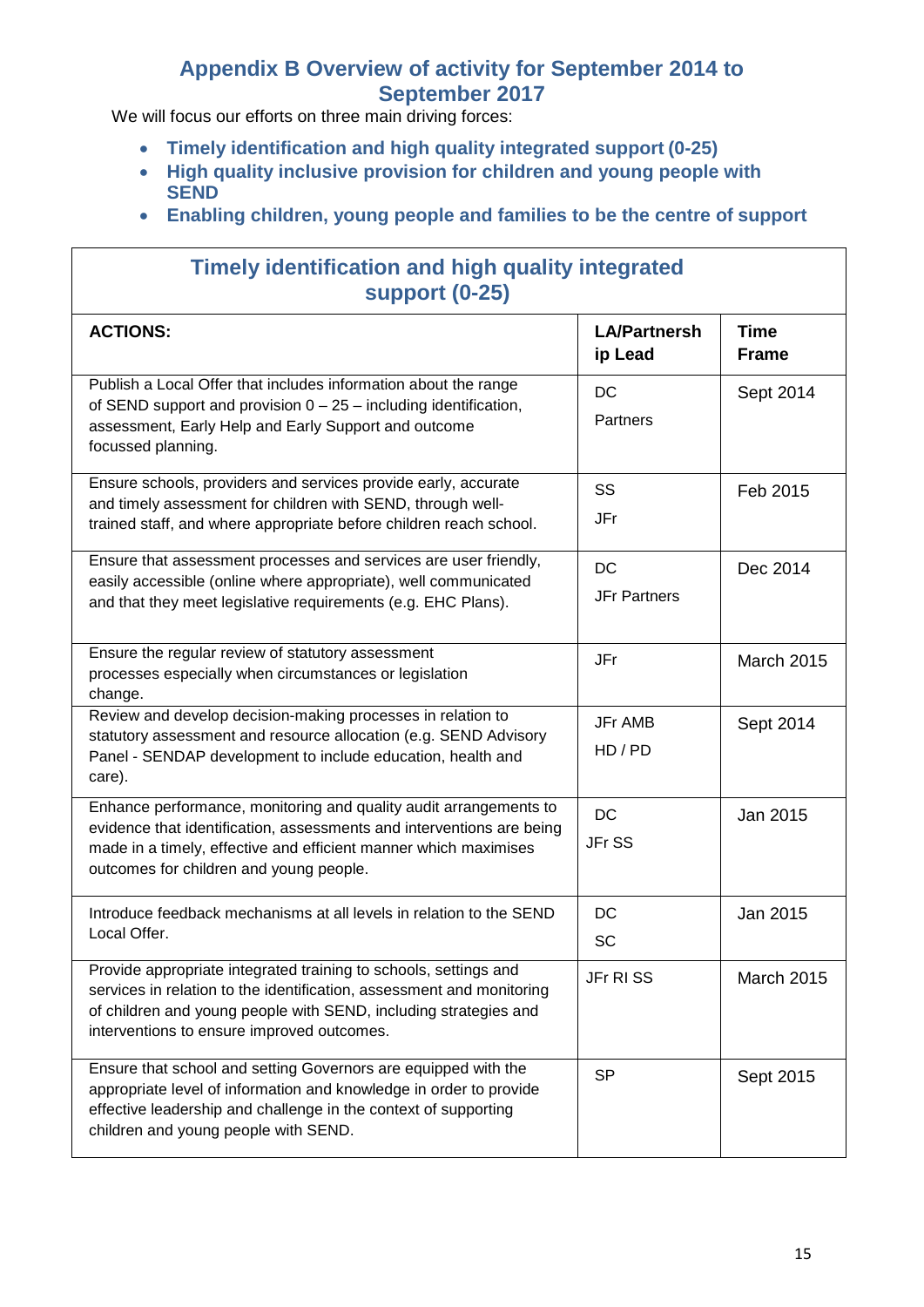| Support education and service providers to enhance the strong<br>partnership arrangements that already exist in order to maximise<br>opportunities for early identification and support. | <b>PTh</b><br>DC             | <b>March 2015</b> |
|------------------------------------------------------------------------------------------------------------------------------------------------------------------------------------------|------------------------------|-------------------|
| Ensure that young people and families are involved in co-production of<br>information materials to ensure accessibility and usefulness.                                                  | JFr<br>RI                    | Dec 2015          |
| Publish a Transitional Plan (Statements to EHC Plans).                                                                                                                                   | DC.                          | Sept 2014         |
| Embed the new Children and Families Act 2014 statutory process -<br>including implementation and development of EHC Plans, Direct<br>Payments and Personal Budgets.                      | DC.<br>JFr<br>TA.<br>HD / PD | Sept 2016         |
| Ensure that there is increased use of Early Help for SEND children and<br>young people.                                                                                                  | ТE<br><b>RK</b>              | <b>March 2015</b> |
| Re-launch and increase the take-up of the Early Support Programme.                                                                                                                       | <b>RK</b><br>LTa             | <b>March 2015</b> |

## **High quality inclusive provision for children and young people with SEND**

| <b>ACTIONS:</b>                                                                                                                                                                                                                                                       | <b>LA/Partnership</b><br>Lead | <b>Time Frame</b> |
|-----------------------------------------------------------------------------------------------------------------------------------------------------------------------------------------------------------------------------------------------------------------------|-------------------------------|-------------------|
| Provide a more rapid and decisive response to school improvement<br>concerns - including in relation to vulnerable children and young<br>people and inclusion.                                                                                                        | PTh<br>TP                     | Sept 2015         |
| Develop a clear action plan that will reduce the educational inequalities<br>in outcomes for children and young people with SEND (such as the<br>piloting / roll-out of the Achievement for All Programme).                                                           | SS<br>JFr                     | <b>March 2015</b> |
| Continue to work closely with the specialist SEND sector and networks<br>to strengthen their leading role in developing school to school SEND<br>improvement mechanisms.                                                                                              | <b>TM</b><br>SS               | Sept 2015         |
| Support schools and education providers to develop the way in which<br>they contribute and enhance the North Lincolnshire Local Offer through<br>developing an effective range of in-class and additional interventions to<br>support SEND children and young people. | JFr<br>R <sub>l</sub>         | Sept 2015         |
| Support schools, providers and services to achieve excellent<br>partnerships with a wide range of schools, services and agencies to in<br>order to drive up the quality of the Local Offer for children and young<br>people with SEND - in partnership with families. | <b>DC</b><br><b>SC</b>        | Sept 2015         |
| Focus upon improving the way in which schools use the resources<br>available to them - maximising the positive impact of SEND funding<br>and Pupil Premium upon pupil attainment and achievement.                                                                     | JFr<br><b>NM</b>              | Jan 2016          |
| Work collaboratively with health, early years' providers and other<br>partners including families to provide or jointly commission a continuum<br>of provision for SEND.                                                                                              | <b>DC</b><br>HD / PD<br>AS    | Sept 2015         |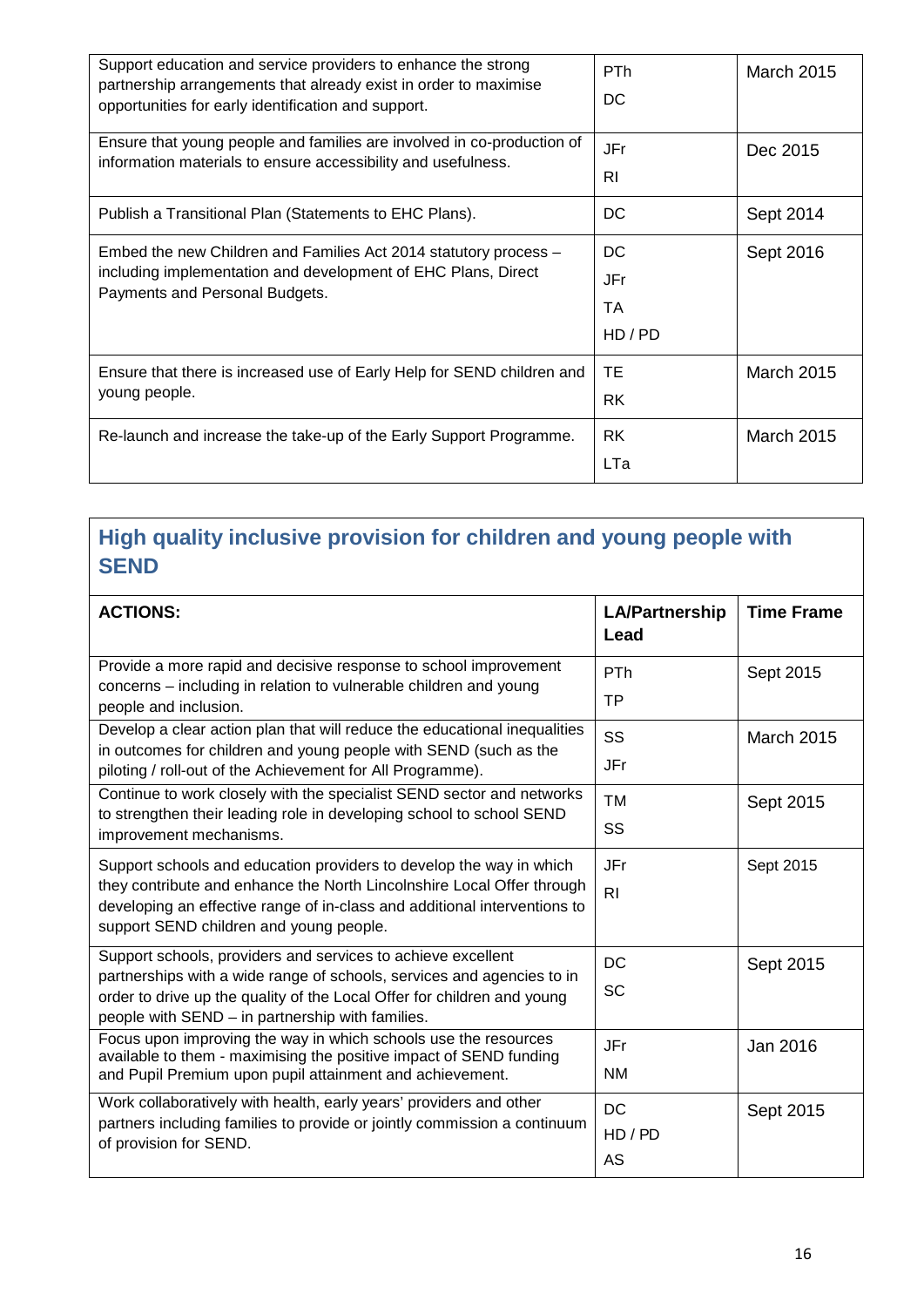| Consider the sufficiency and quality of provision available and consider<br>the potential delivery options (e.g. 0-25).                                                                                                                                | PTh<br>DC<br>AW             | Sept 2015         |
|--------------------------------------------------------------------------------------------------------------------------------------------------------------------------------------------------------------------------------------------------------|-----------------------------|-------------------|
| Improve population and data analysis to ensure sufficient special<br>school places are available to meet current and predicted future needs.                                                                                                           | DC<br><b>LTy</b>            | Sept 2015         |
| Ensure quality and accountable commissioned services through good<br>contract management and regular review and evaluation to facilitate<br>evidenced-based interventions (e.g. short breaks, 1:1 support).                                            | VG<br><b>TA</b><br>MM       | Sept 2015         |
| Undertake a full review of specialist education provision - including<br>how this relates to the mainstream education offer and also the need<br>for some out of authority educational placements for children and<br>young people with complex needs. | <b>DC</b><br>Partners       | Sept 2015         |
| Commission a range of specialist provision, as appropriate, for those<br>aged 0-25 years with complex or high-level low-incidence needs.                                                                                                               | <b>DC</b><br>VG             | March 2016        |
| Establish additional enhanced provision and outreach support for<br>pupils of mainstream ability with low incidence high level needs.                                                                                                                  | JFr<br>R <sub>l</sub>       | Sept 2015         |
| Ensure that universal and targeted services are confident and<br>competent to support and intervene early - including positive activities<br>and leisure.                                                                                              | LA<br><b>TE</b><br>MM       | March 2016        |
| Ensure that schools and settings are meeting the needs of children and<br>young people with medical conditions (with or without SEND).                                                                                                                 | <b>DC</b><br>R <sub>l</sub> | <b>March 2015</b> |
| Continue to develop opportunities for supported living and housing so<br>that young adults and adults with more complex needs will have<br>opportunities to live independently.                                                                        | <b>CS</b><br>DC<br>SBa      | Sept 2016.        |
| The impact of bullying in relation to all our children and young people<br>(including those with SEND) will be reduced through enhanced support<br>and challenge).                                                                                     | <b>MS</b>                   | Sept 2015         |

# **Enabling children, young people and families to be the centre of support**

| <b>ACTIONS:</b>                                                                                                                                                                                                                                                                                               | <b>LA/Partnership</b><br>Lead | <b>Time Frame</b> |
|---------------------------------------------------------------------------------------------------------------------------------------------------------------------------------------------------------------------------------------------------------------------------------------------------------------|-------------------------------|-------------------|
| Promote independence, rights, choice and inclusion for all SEND<br>children and young people through person-centred planning and<br>approaches.                                                                                                                                                               | JF<br>ΚS                      | Sept 2015         |
| Ensure that Early Help / Early Support and EHC Plans are person /<br>family-centred in approach and all families and professionals will have<br>appropriate access to information and training to ensure that children,<br>young people and their families do remain at the centre of planning and<br>review. | TE<br>JFr<br><b>RK</b>        | Sept 2015         |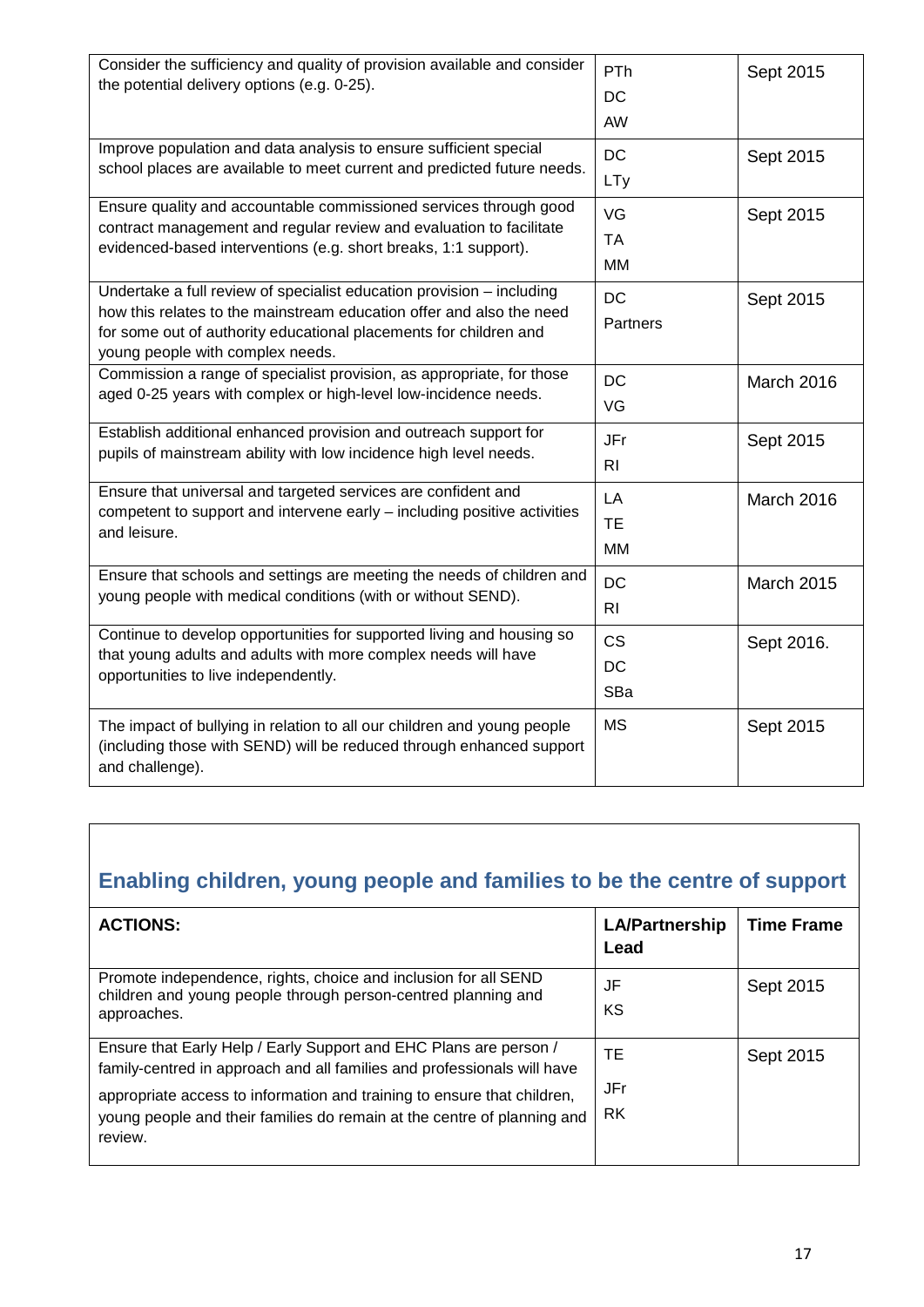| Further engage and involve a range of partners, young people and<br>their families in the co-production of information resources and<br>appropriate plans to support development of the Local Offer.                                  | <b>DC</b><br>Partners   | <b>March 2015</b> |
|---------------------------------------------------------------------------------------------------------------------------------------------------------------------------------------------------------------------------------------|-------------------------|-------------------|
| Work in partnership with the Parents' Involvement and Participation<br>Group (PIP) to develop the 'reach' of feedback and consultation of<br>families.                                                                                | PTh<br>DC               | Sept 2015         |
| Ensure that children and young people with SEND and their families<br>have access to Independent Parental Supporters, Mediation /<br>Advocacy Services and Parent Partnership advice and support<br>(including new rights of appeal). | <b>JP</b>               | Dec 2014          |
| Work in partnership to ensure that complaints and dispute resolution<br>policies and procedures are accessible and appropriate.                                                                                                       | <b>JP</b>               | March 2015        |
| Continue to meet the commitments signed-up to as part of the<br>Disabled Children's Charter.                                                                                                                                          | <b>DC</b><br>Partners   | Sept 2015         |
| Develop direct feedback mechanisms via the Local Offer website and<br>other media.                                                                                                                                                    | <b>DC</b><br><b>SC</b>  | March 2015        |
| Develop a SEND survey so that a wider group of families can have<br>opportunity to feedback.                                                                                                                                          | <b>RK</b>               | March 2015        |
| Build upon the 'Opening Doors' quality mark work that young people<br>with SEND have developed to assess accessibility and quality of<br>service and provision.                                                                       | <b>TA</b><br><b>HBI</b> | Sept 2015         |
| Revisit the way in which the Disabled Children and Young People's<br>Family voluntary register is organised and used to support the<br>development of services and provision.                                                         | <b>RK</b><br>LTa        | Sept 2015         |
| Commission a family advice and support project for the longer term -<br>involving families and key partners (e.g. health).                                                                                                            | VG<br>DC<br>HD / PD     | Oct 2015          |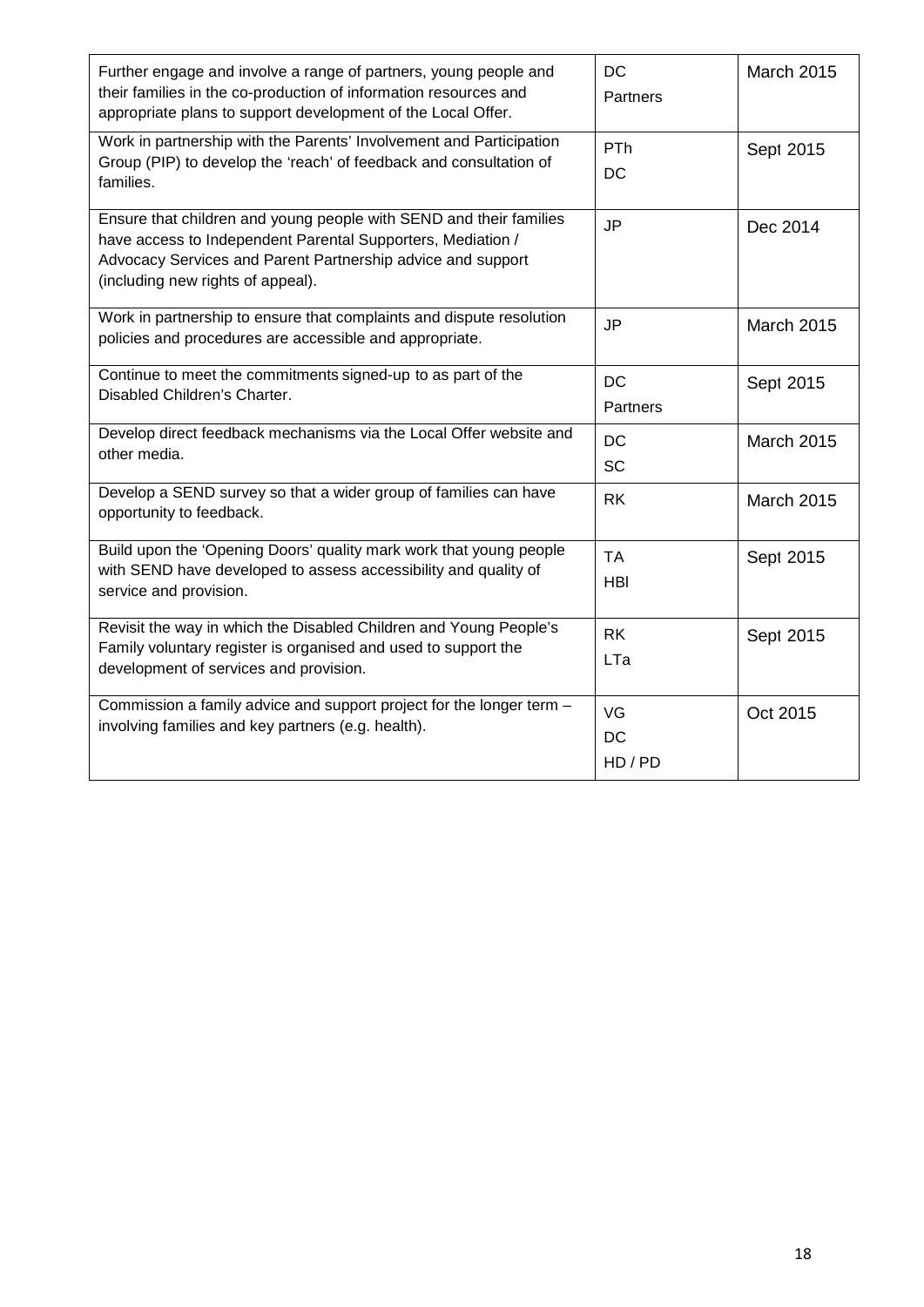## **Appendix C**

#### **Who's involved?**

#### **TA**

Service Manager Integrated Service for Disabled Children (ISDC) - Resources Education Division, North Lincolnshire Council

#### **LA**

Principal Manager – Universal Prevention Prevention & Commissioning, North Lincolnshire Council

#### **SBa**

Service Manager – Case Management Disability Services Adult Services, North Lincolnshire Council

#### **HBl**

Senior Officer – Complex Learning Difficulty / Complex Behaviours Education Division, North Lincolnshire Council

#### **AMB**

Principal Officer – Children's Services Case Management Children's Services, North Lincolnshire Council

#### **DC**

Principal Officer for Vulnerable Children & Young People Education Division, North Lincolnshire Council

#### **SC**

Project Manager – SEND Local Offer Education Division, North Lincolnshire Council

#### **PD**

Senior Delivery Manager Yorkshire & Humber Commissioning Support, NHS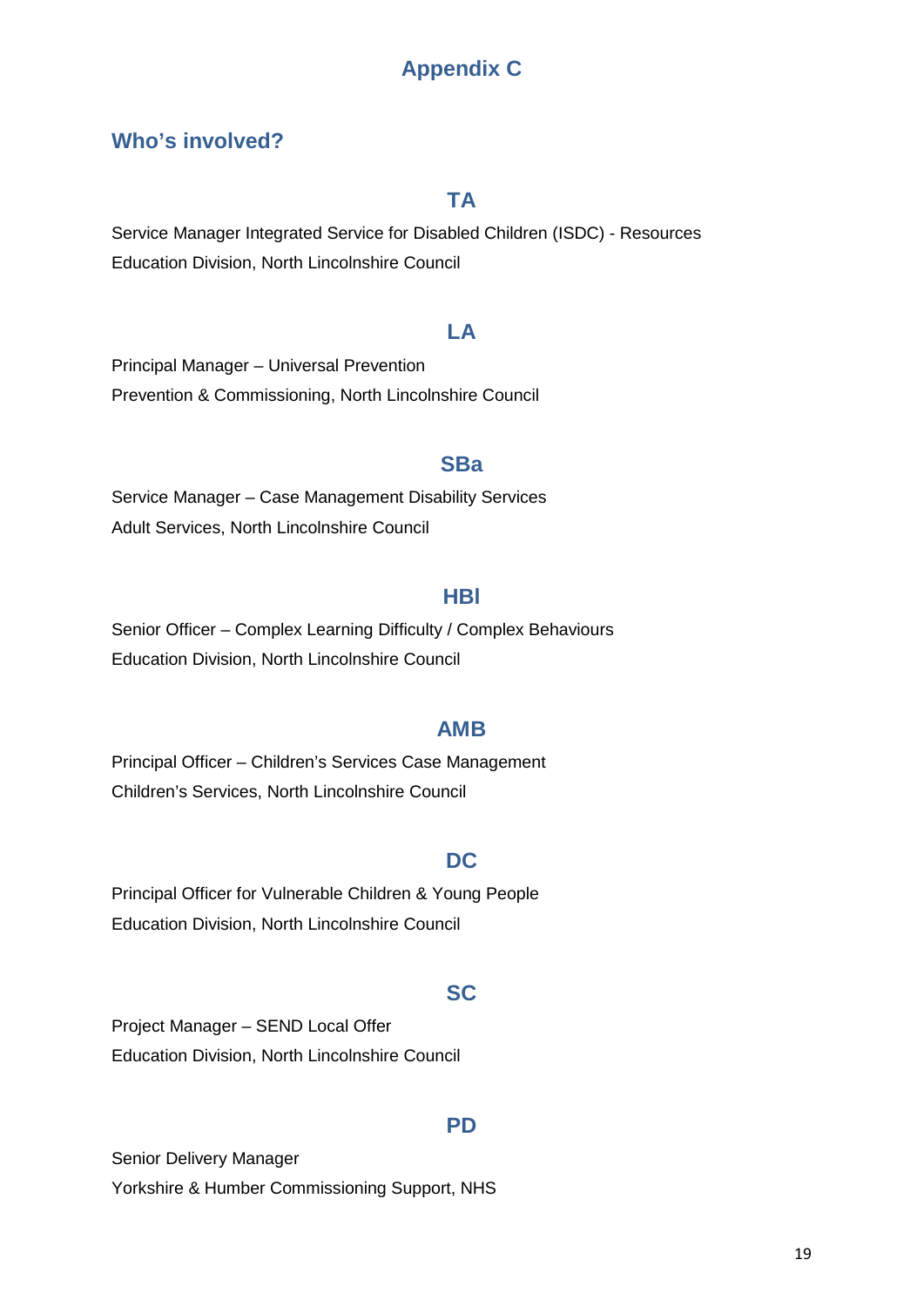#### **TE**

Principal Officer – Regulatory & Support Services Children's Services, North Lincolnshire Council

#### **JFr**

Service Manager - SEND & LACES Education Division, North Lincolnshire Council

#### **VG**

Head of Integrated Commissioning Prevention & Commissioning, North Lincolnshire Council

#### **RI**

Principal Educational Psychologist and Head of Specialist Teaching Teams Education Division, North Lincolnshire Council

#### **RK**

Service Manager – Integrated Service for Disabled Children (ISDC) - Core Team Education Division, North Lincolnshire Council

#### **NM**

School Improvement Officer – Narrowing the Gaps Education Division, North Lincolnshire Council

#### **TM**

Head Teacher St Hugh's Specialist Communication and Interaction College

#### **MM**

Sport, Play and Community Development Manager Community Recreation, North Lincolnshire Council

#### **SP**

Schools' Services Manager Prevention and Commissioning, North Lincolnshire Council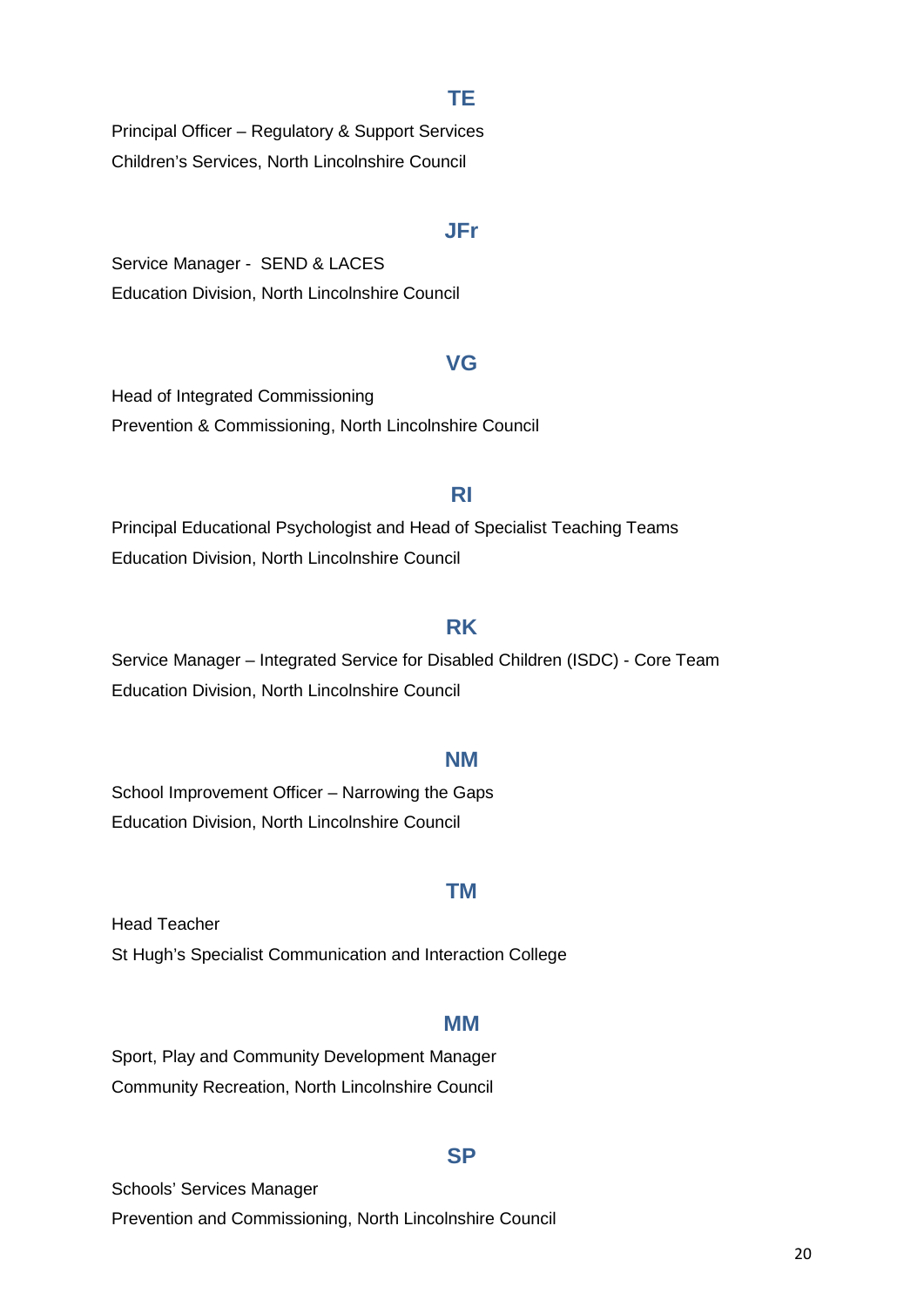#### **JP**

Complaints & Representations Manager Prevention & Commissioning, North Lincolnshire Council

#### **SS**

Principal Officer for Early Years & Professional Standards Education Division, North Lincolnshire Council

#### **MS**

Advisory Officer – Emotional Health and Well-Being Education Division, North Lincolnshire Council

#### **AS**

Lead Officer – Early Years Foundation Stage Education Division, North Lincolnshire Council

#### **CS**

Strategic Housing Co-ordinator Planning & Regeneration, North Lincolnshire Council

#### **LTa**

Lead Qualified Teacher of the Visually Impaired Education Division, North Lincolnshire Council

#### **PTh**

Assistant Director – Education Education Division, North Lincolnshire Council

#### **LTy**

Lead Officer – Education, Evaluation and Inspection Education Division, North Lincolnshire Council

#### **AW**

Principal Manager – Specialist Services Adult Services, North Lincolnshire Council